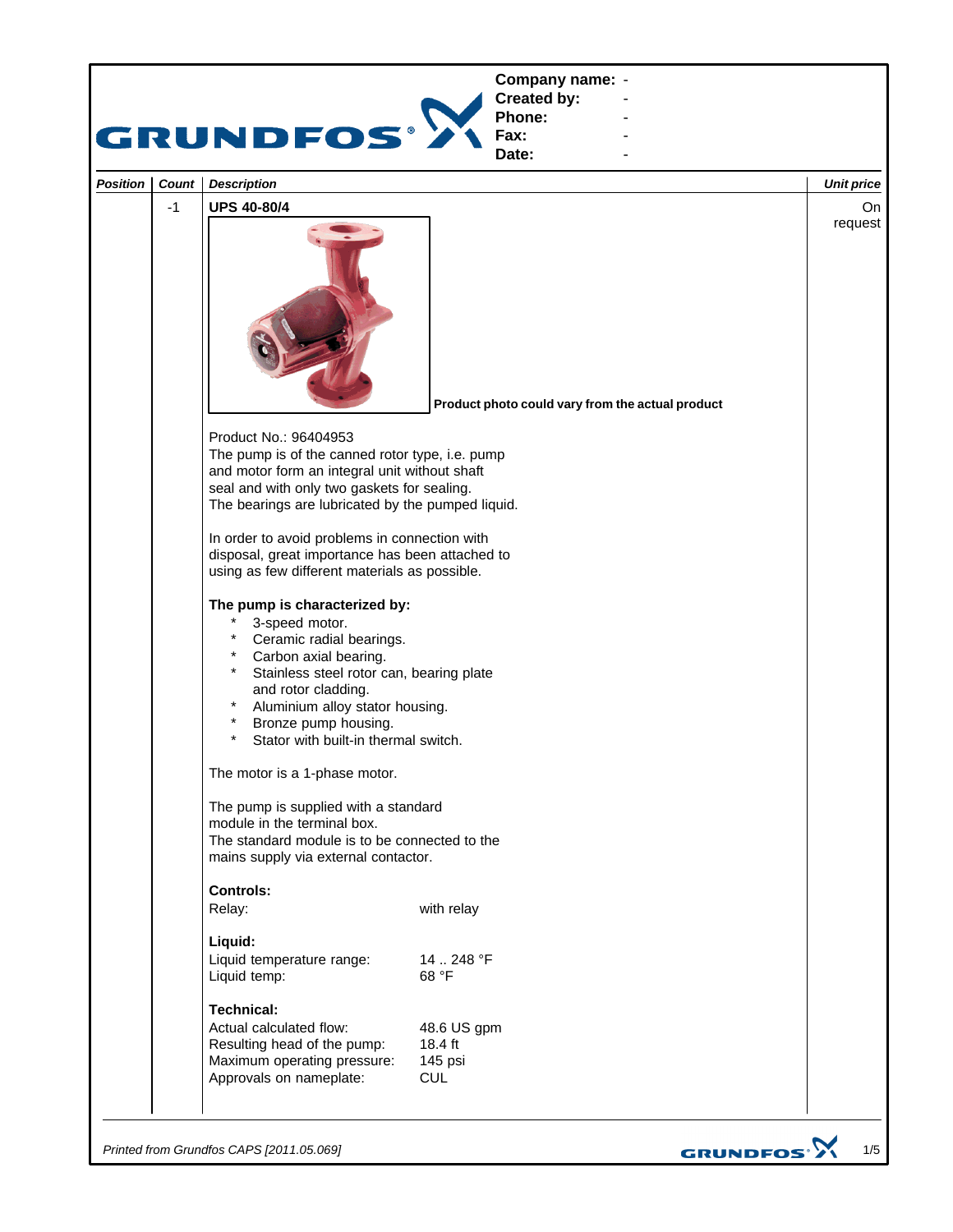## **Company name: -** Construction of the construction



**Created by: Phone:**

**Fax: Date:**

| - |  |  |
|---|--|--|
|   |  |  |
|   |  |  |

**-** Andrew March 2014 **-** Andrew March 2014 **-** Andrew March 2014

| <b>Position</b> | Count | <b>Description</b>            |                        | <b>Unit price</b> |
|-----------------|-------|-------------------------------|------------------------|-------------------|
|                 |       | <b>Materials:</b>             |                        |                   |
|                 |       | Pump housing:                 | <b>Bronze</b>          |                   |
|                 |       |                               | DIN W.-Nr. 2.1176.01   |                   |
|                 |       | Impeller:                     | Stainless steel        |                   |
|                 |       |                               | DIN W.-Nr. 1.4301      |                   |
|                 |       |                               | <b>AISI 304</b>        |                   |
|                 |       | Installation:                 |                        |                   |
|                 |       | Range of ambient temperature: | 32  104 °F             |                   |
|                 |       | Maximum operating pressure:   | 145 psi                |                   |
|                 |       | Flange standard:              | USA Oval               |                   |
|                 |       | Type of connection:           | F.                     |                   |
|                 |       | Pipe connection:              | 40                     |                   |
|                 |       | Pressure stage:               | 145 psi                |                   |
|                 |       | Port-to-port length:          | 13 1/2" mm             |                   |
|                 |       | Electrical data:              |                        |                   |
|                 |       | Number of poles:              | $\overline{4}$         |                   |
|                 |       | Power input in speed 1:       | 410 W                  |                   |
|                 |       | Power input in speed 2:       | 485 W                  |                   |
|                 |       | Max. power input:             | 565 W                  |                   |
|                 |       | Main frequency:               | 60 Hz                  |                   |
|                 |       | Rated voltage:                | 1 x 115 V              |                   |
|                 |       | Current in speed 1:           | 4.3 A                  |                   |
|                 |       | Current in speed 2:           | 5.15 A                 |                   |
|                 |       | Current in speed 3:           | 5.5 A                  |                   |
|                 |       | Cos phi in speed 1:           | 0,83                   |                   |
|                 |       | Cos phi in speed 2:           | 0,82                   |                   |
|                 |       | Cos phi:                      | 0,89                   |                   |
|                 |       | Capacitor size - run:         | 60 µF/250 V            |                   |
|                 |       | Enclosure class (IEC 34-5):   | X4D                    |                   |
|                 |       | Insulation class (IEC 85):    | H                      |                   |
|                 |       | Others:                       |                        |                   |
|                 |       | Net weight:                   | 62.2 lb                |                   |
|                 |       | Gross weight:                 | 74.3 lb                |                   |
|                 |       | Shipping volume:              | $3.46$ ft <sup>3</sup> |                   |
|                 |       |                               |                        |                   |
|                 |       |                               |                        |                   |
|                 |       |                               |                        |                   |
|                 |       |                               |                        |                   |
|                 |       |                               |                        |                   |
|                 |       |                               |                        |                   |
|                 |       |                               |                        |                   |
|                 |       |                               |                        |                   |
|                 |       |                               |                        |                   |
|                 |       |                               |                        |                   |
|                 |       |                               |                        |                   |
|                 |       |                               |                        |                   |
|                 |       |                               |                        |                   |
|                 |       |                               |                        |                   |
|                 |       |                               |                        |                   |

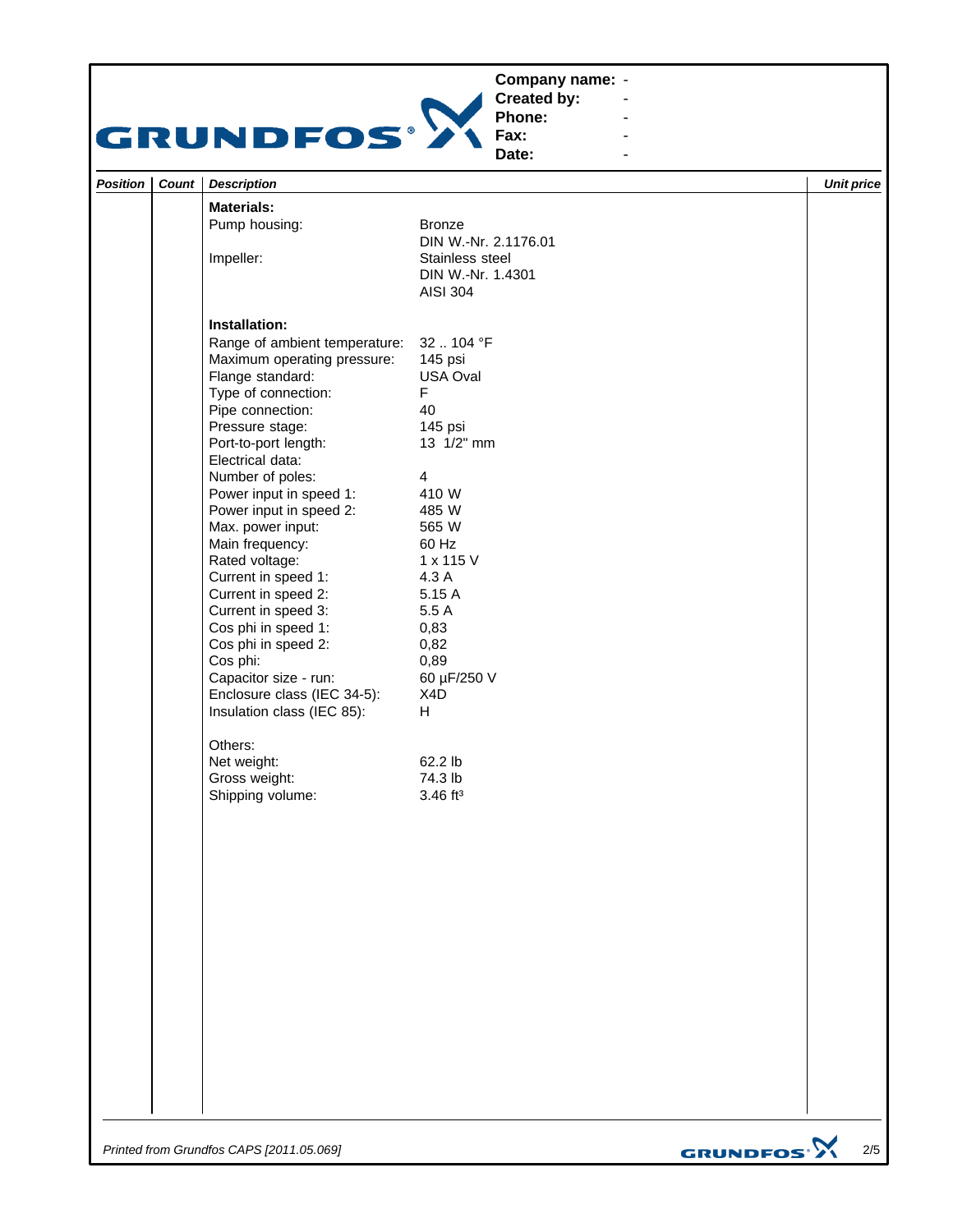

*Printed from Grundfos CAPS [2011.05.069]*

3/5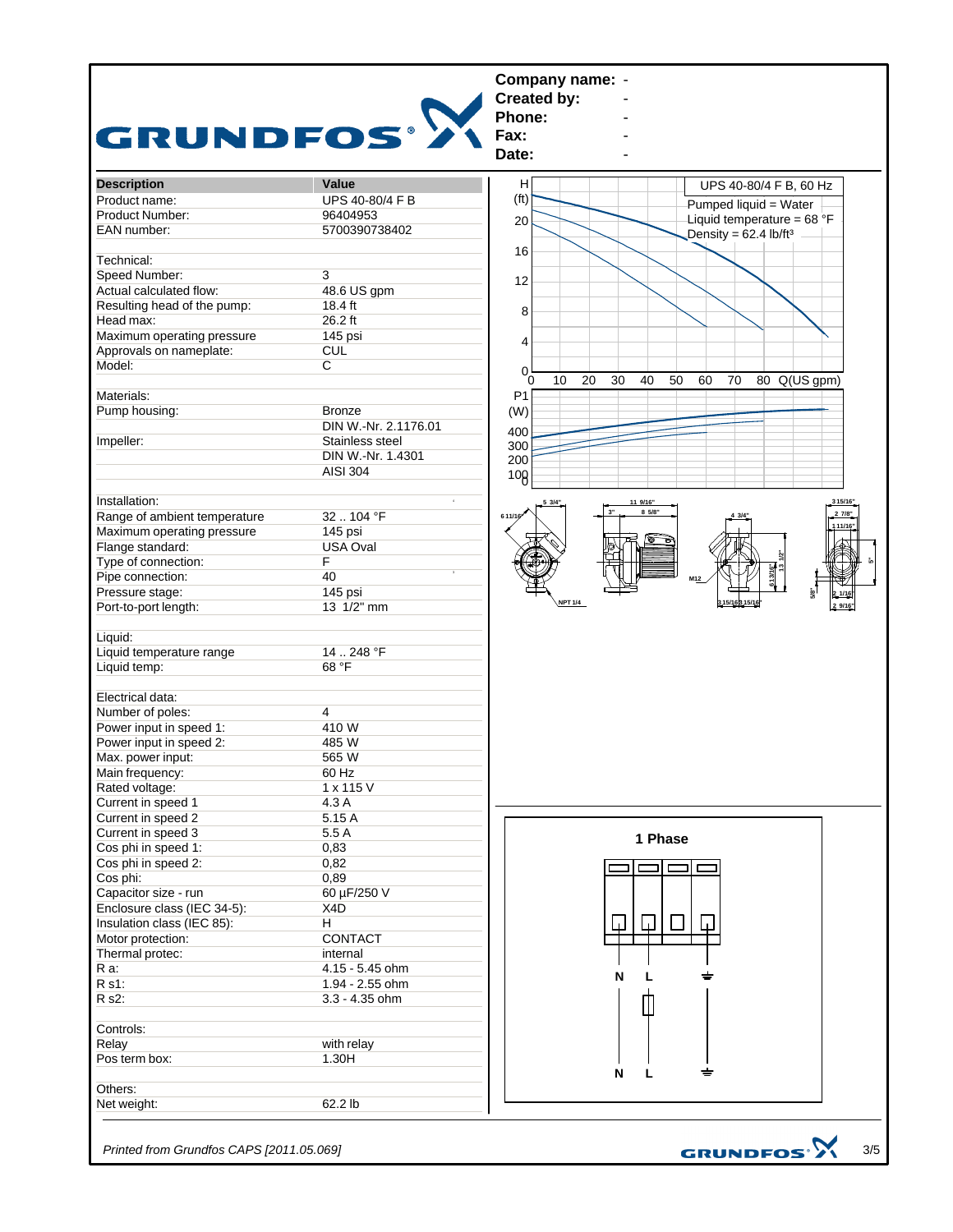| <b>GRUNDFOS®</b> |           | Company name: -<br><b>Created by:</b><br>Phone:<br>Fax:<br>Date: | $\sim$<br>$\overline{\phantom{a}}$<br>۰<br>- |
|------------------|-----------|------------------------------------------------------------------|----------------------------------------------|
| Desartation      | $M = 1.1$ |                                                                  |                                              |

| <b>Description</b> | Value                  |
|--------------------|------------------------|
| Gross weight:      | 74.3 lb                |
| Shipping volume:   | $3.46$ ft <sup>3</sup> |
| Sales region:      | Namreg                 |

*Printed from Grundfos CAPS [2011.05.069]*